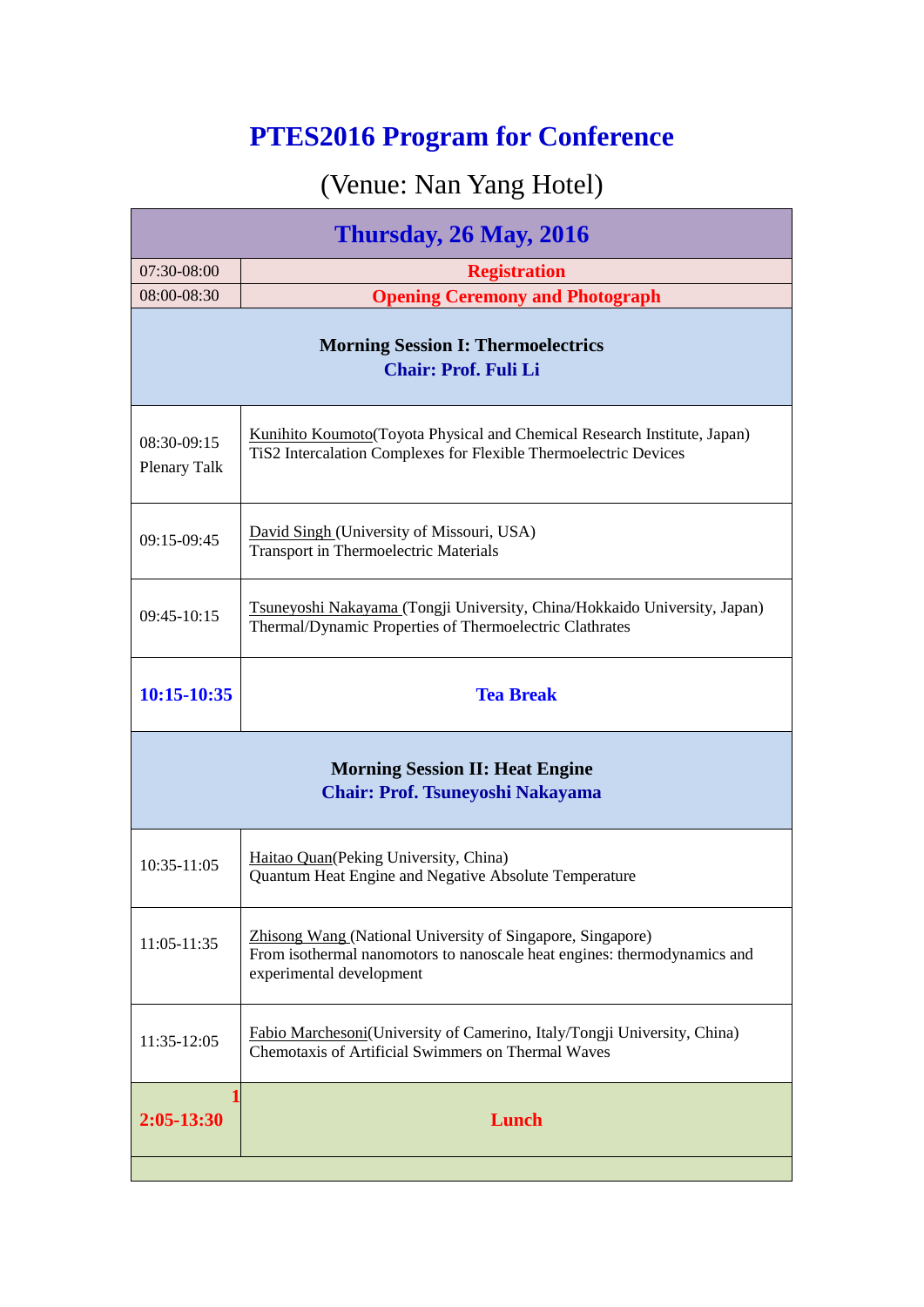| <b>Afternoon Session I: Thermal Transport. I</b><br><b>Chair: Prof. Fabio Marchesoni</b> |                                                                                                                                                      |
|------------------------------------------------------------------------------------------|------------------------------------------------------------------------------------------------------------------------------------------------------|
| 13:30-14:00                                                                              | Xianfan Xu(Purdue University, USA)<br>Anisotropic Thermal Transport in Few-layer Black Phosphorus                                                    |
| 14:00-14:30                                                                              | Jouni Ahopelto (VTT Technical Research Centre of Finland, Finland)<br>Thermal and electrical properties of ultra-thin highly doped silicon membranes |
| 14:30-15:00                                                                              | Clivia Sotomayor Torres (Catalan Institute of Nanoscience and Nanotechnology,<br>Spain)<br>Thermal transport in 1D and 2D Si Phononic Crystals       |
| $15:00 - 15:30$                                                                          | Xiaojia Wang (University of Minnesota, USA)<br>Thermal Transport across Surfactant Layers on Gold Nanorods in Aqueous<br>Solution                    |
| 15:30-15:50                                                                              | <b>Tea Break</b>                                                                                                                                     |
| <b>Afternoon Session II: Thermal Transport. II</b><br><b>Chair: Prof. Xiaojia Wang</b>   |                                                                                                                                                      |
|                                                                                          |                                                                                                                                                      |
| 15:50-16:20                                                                              | Sebastian Volz(CNRS, France/Tongji University, China)<br>Understanding and Manipulating the Thermal Phonon Spectrum                                  |
| 16:20-16:50                                                                              | Sophia Sklan (MIT/University of Colorado Boulder, USA)<br>Phonon Transistors via Non-inertial Band Bending                                           |
| 16:50-17:20                                                                              | Dahai He (Xiamen University, China)<br>Quantum Thermal Transport through Anharmonic Systems: A Self-Consistent<br>Phonon Approach                    |
| 17:20-17:50                                                                              | Fabrice Vallee (University of Lyon, France)<br>Phononic of Nanoobjects: Ensemble and Single Metal Nanoparticles                                      |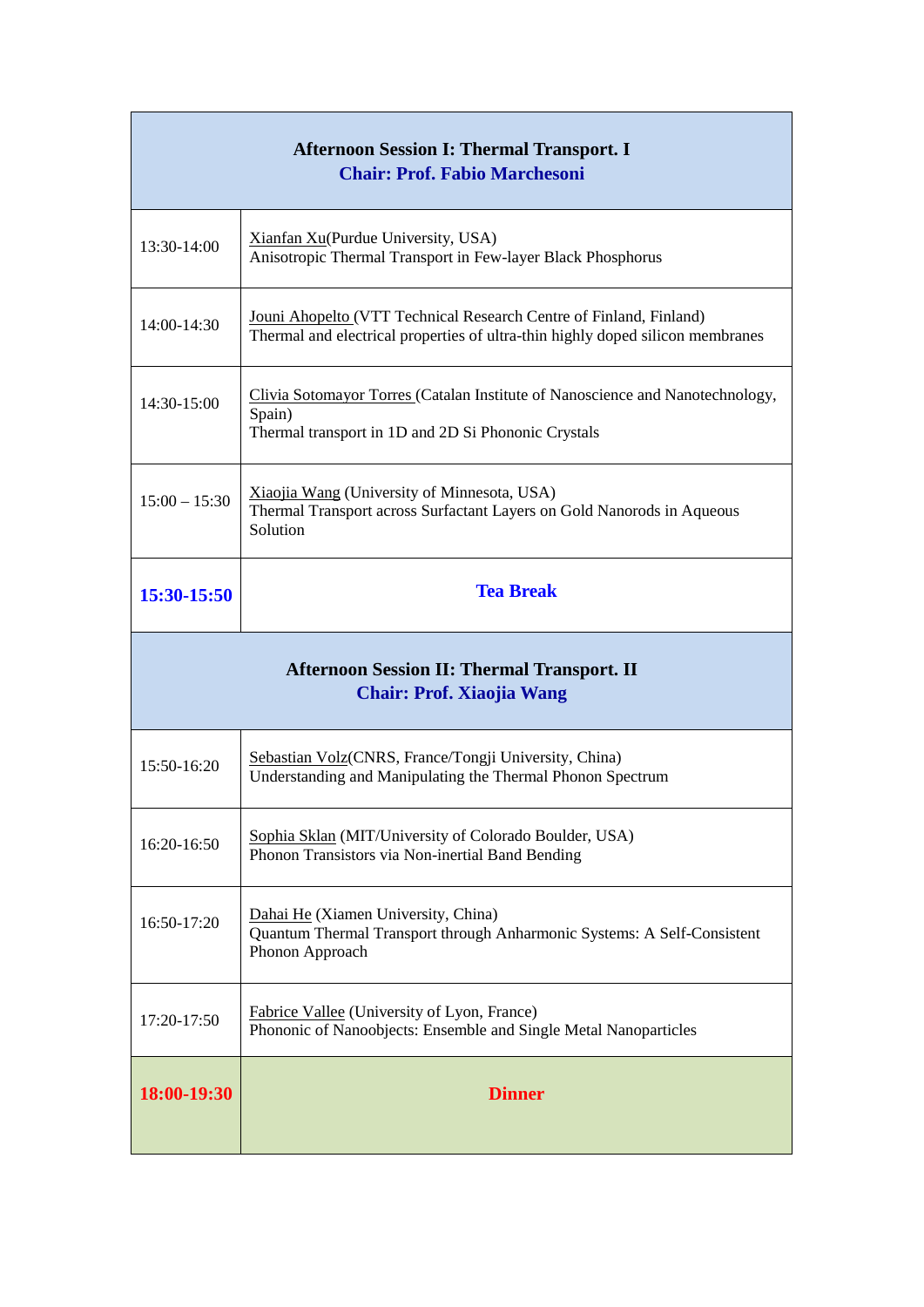| <b>Friday, 27 May, 2016</b>                                                                    |                                                                                                                                                               |
|------------------------------------------------------------------------------------------------|---------------------------------------------------------------------------------------------------------------------------------------------------------------|
| <b>Morning Session I: Phonon and Optomechanics</b><br><b>Chair: Prof. Che Ting Chan</b>        |                                                                                                                                                               |
| 08:30-09:00                                                                                    | Lin Tian(University of California Merced, USA)<br>Quantum Coherence of Optomechanical Systems in the Ultrastrong Coupling<br>Regime                           |
| 09:00-09:30                                                                                    | Yunfeng Xiao, Yongchun Liu(Peking University, China)<br>Cavity optomechanical cooling beyond the resolved sideband limit                                      |
| 09:30-10:00                                                                                    | <b>Yingdan Wang (Institute of Theoretical Physics, CAS, China)</b><br>Optimization of STIRAP-based state transfer under dissipation                           |
| 10:00-10:20                                                                                    | <b>Tea Break</b>                                                                                                                                              |
| <b>Morning Session II: Topological Acoustics and Phononics</b><br><b>Chair: Prof. Lin Tian</b> |                                                                                                                                                               |
| $10:20-10:50$                                                                                  | Che Ting Chan (Hongkong University of Science and Technology, China)<br>Using acoustic systems to illustrate topological and parity-time symmetry<br>concepts |
| 10:50-11:20                                                                                    | Baile Zhang (Nanyang Technological University, Singapore)<br>Some Topological Phases in Phononic Crystals and Acoustic Resonator Systems                      |
| 11:20-11:50                                                                                    | Lifa Zhang (Nanjing Normal University, China)<br>Phonon Angular Momentum: Discovery and Applications                                                          |
| 11:50-13:30                                                                                    | Lunch                                                                                                                                                         |
|                                                                                                |                                                                                                                                                               |
|                                                                                                |                                                                                                                                                               |
|                                                                                                |                                                                                                                                                               |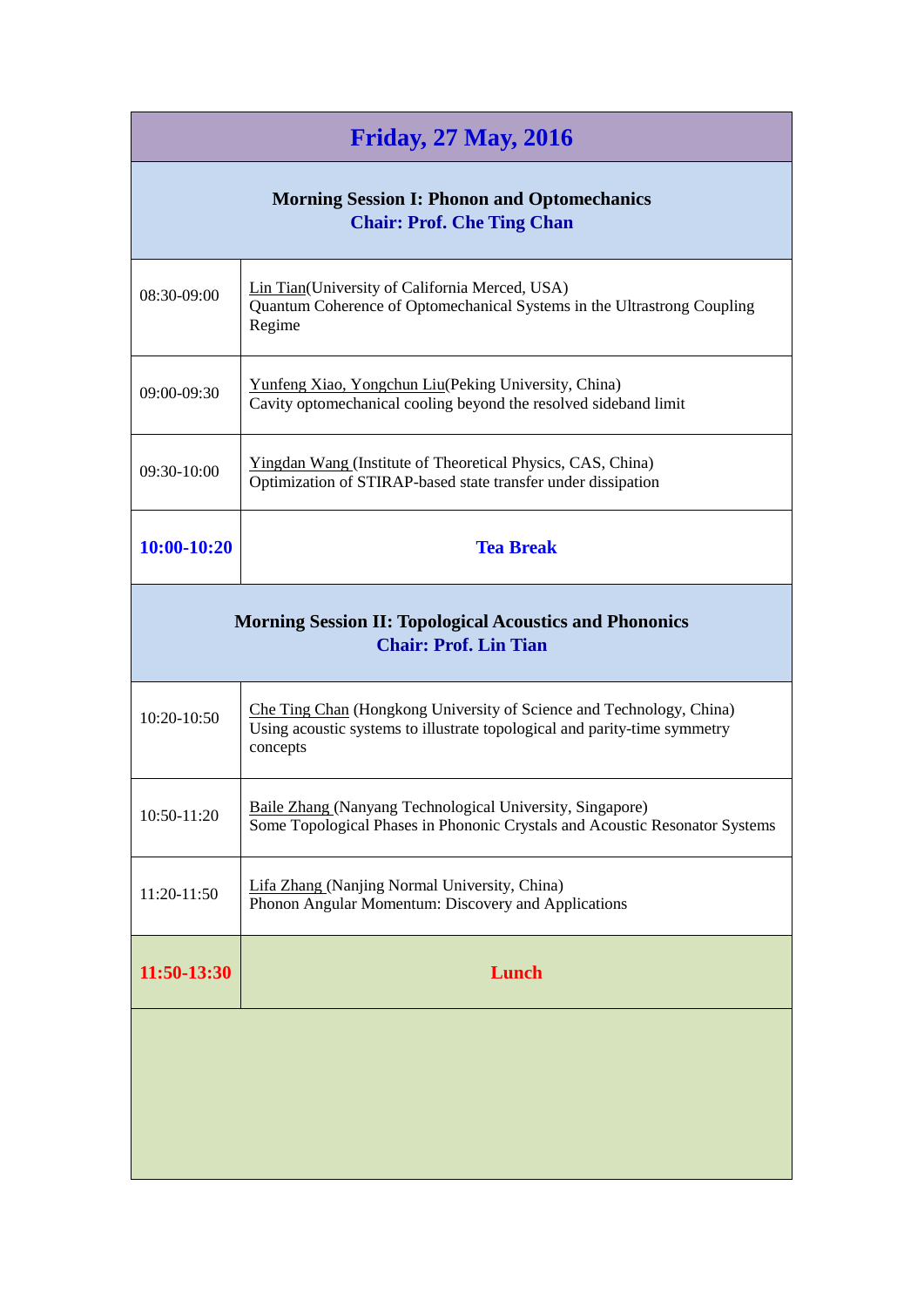| <b>Afternoon Session I: Thermal Materials</b><br><b>Chair: Prof. Yingdan Wang</b> |                                                                                                                                                         |
|-----------------------------------------------------------------------------------|---------------------------------------------------------------------------------------------------------------------------------------------------------|
| 13:30-14:00                                                                       | Tao Deng(Shanghai Jiao Tong University, China)<br>Exploring Thermal Materials Inspired by Nature                                                        |
| 14:00-14:30                                                                       | <b>Qing Hao</b> (University of Arizona, USA)<br>Multilength Scale Electro-Thermal Simulations of GaN-Based High Electron<br><b>Mobility Transistors</b> |
| 14:30-15:00                                                                       | Changying Zhao(Shanghai Jiao Tong University, China)<br>Photon and Phonon Scattering in Random Micro/nanosctuctures                                     |
| 15:00-15:30                                                                       | George Fytas(Max Planck Institute for Polymer Research, Germany)<br>Colloid based hypersonic phononics based                                            |
| 15:30-18:30                                                                       | <b>Poster Session</b><br>(Chair of Selection Committees: Prof. Asegun Henry)                                                                            |
| 18:30-19:30                                                                       | <b>Dinner</b>                                                                                                                                           |
|                                                                                   |                                                                                                                                                         |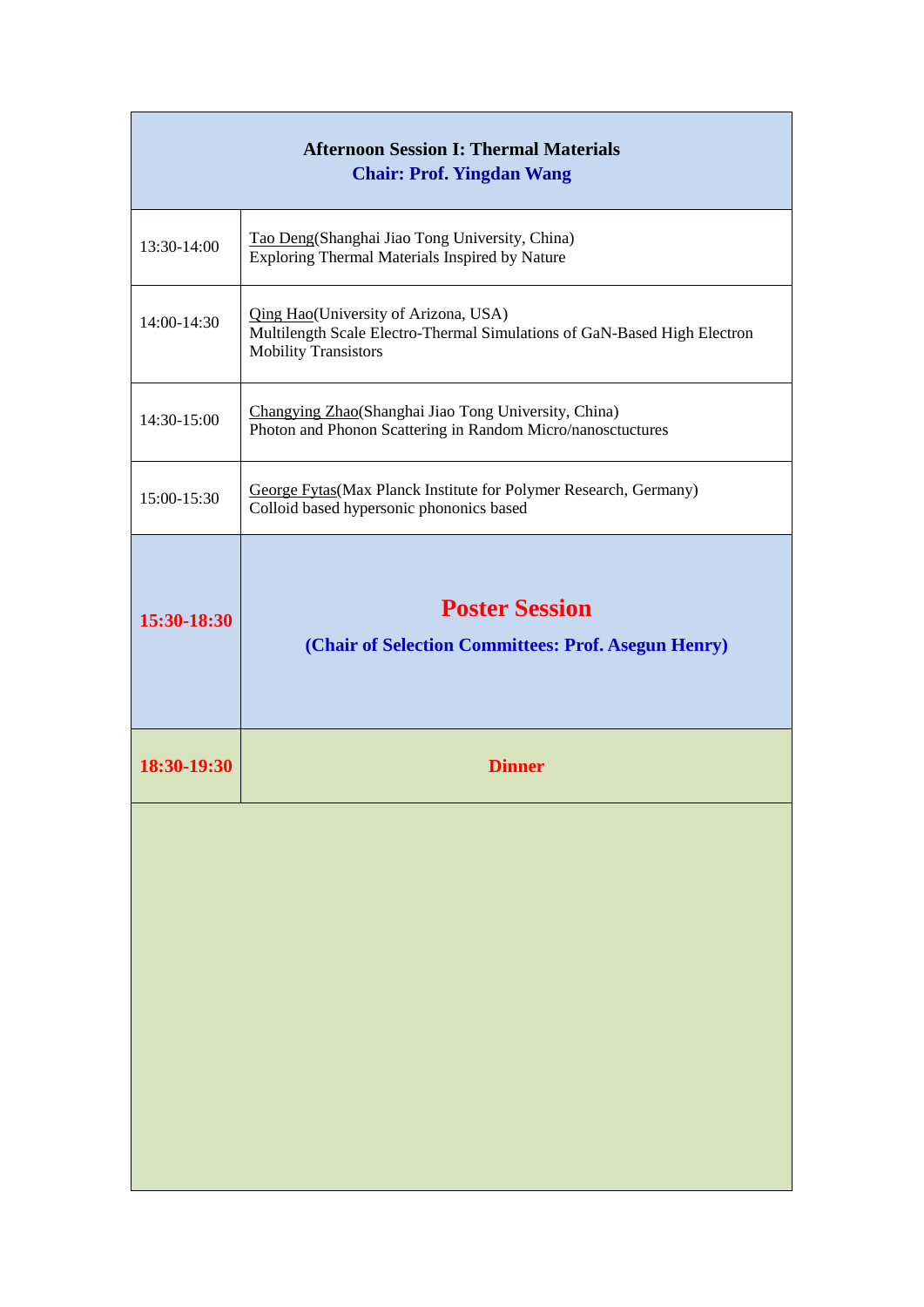| <b>Saturday, 28 May, 2016</b>                                                          |                                                                                                                                                          |
|----------------------------------------------------------------------------------------|----------------------------------------------------------------------------------------------------------------------------------------------------------|
| <b>Morning Session I: Phonon Transport. I</b><br><b>Chair: Prof. Prabhakar Bandaru</b> |                                                                                                                                                          |
| 08:30-09:00                                                                            | <b>Timothy Fisher (Purdue University, USA)</b><br>Heat flow at interfaces and heterojunctions                                                            |
| 09:00-09:30                                                                            | Asegun Henry (Georgia Institute of Technology, USA)<br>A Correlation Based Perspective on Phonon Transport                                               |
| 09:30-10:00                                                                            | Xiulin Ruan(Purdue University, USA)<br>First-principles calculations of four-phonon scattering rates and reduced thermal<br>conductivity                 |
| $10:00-10:20$                                                                          | <b>Tea Break</b>                                                                                                                                         |
| <b>Morning Session II: Phonon Transport. II</b><br><b>Chair: Prof. XiulinRuan</b>      |                                                                                                                                                          |
| 10:20-10:50                                                                            | Baoling Huang (Hong Kong University of Science and Technology, China)<br>NanograinedSiGe Thin Films for Thermoelectric Energy Conversion                 |
| 10:50-11:20                                                                            | Markus Raschke(University of Colorado Boulder, USA)<br>Thermal infrared near-field spectroscopy: coherence, optical forces, and chemical<br>nano-imaging |
| 11:20-11:50                                                                            | Jun Liu (North Carolina State University, USA)<br>Thermal Transport in Amorphous Polymers, Conducting Polymers, and Polymer<br>Fibers                    |
| 11:50-13:30                                                                            | Lunch                                                                                                                                                    |
|                                                                                        |                                                                                                                                                          |
|                                                                                        |                                                                                                                                                          |
|                                                                                        |                                                                                                                                                          |